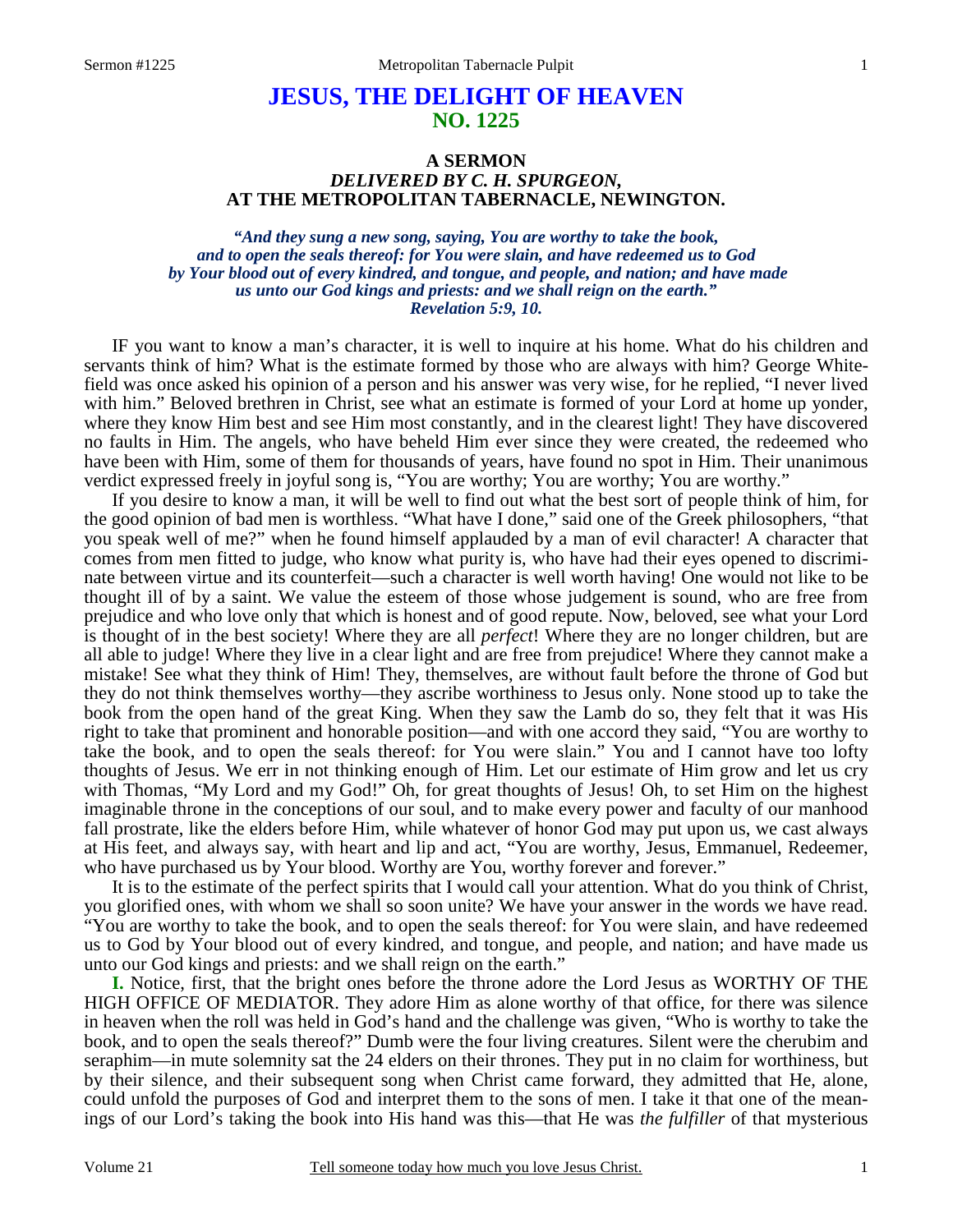roll so closely sealed. He came to unfold it and, by transactions in which He should hold the chief place, it was to be fulfilled. The key of the purposes of God is Christ. We do not know what the decrees of God may be until they are fulfilled, but we do know that of Him, and through Him, and to Him, are all things, and that everything will begin and end with Jesus, for He is the Alpha and Omega, the beginning and the end. He is the initial letter of all history and He will be the "finis" of it when He shall give up the throne to God, even the Father, that God may be all in all.

As our Lord Jesus is the fulfiller, so He is *the interpreter*. He has been with the Father and, "No man knows the Father save the Son, and He to whom the Son shall reveal Him." He is the great interpreter to us of the mind of God. His Spirit, dwelling in us, takes of His things and shows them unto us. And in the light of the Spirit, we see the glory of God in the face of Jesus Christ. "No man comes to the Father," He says, "but by Me," for no man can expound the Father to us or conduct us to the Father save Jesus Christ, the sole interpreter of the divine secret. And so I regard the expressions here as setting Him forth as Mediator, for He it is who stands between God and man. He is worthy to take the book in His hands on our behalf and grasp for us the indentures of our inheritance beyond the stars. No one else can go in for us to the august presence of the Most High and take the title deeds of grace into His hands on our behalf. But Christ can do it and, taking it, He can unfold it and expound to us the wondrous purpose of electing love towards the chosen ones. Stand back, you sons of antichrist, with your bronze foreheads! How dare you bring forward a virgin, blessed among women, and cause her very name to be defiled by styling her our intercessor before God? How dare you bring your saints and make these to mediate between God and men? "There is one Mediator between God and man, the man Christ Jesus." The saints in heaven sing of Him, "You are worthy," and they salute none other! They reserve no homage for any other intercessor or mediator or interpreter or fulfiller of divine grace, for they know of no other. Unto Him they give, and to Him alone, the honor to go in unto the King on the behalf of the sons of men, and to take the book in His hands.

Notice carefully to what they ascribe this worthiness—"You are worthy to take the book and open the seals thereof, *for you were slain*.*"* Now, the case stands thus—God has given to us innumerable blessings in the covenant of grace—but they are given upon a *condition*. There are two sides to a covenant. Jesus Christ is our representative and covenant-head, and the condition which, as the Mediator, He had to fulfill was this—that in due time, He would offer to divine justice an honorable amend for all the injury done to the honor of God by our sins. As Mediator, our Lord's worthiness did not merely arise from His Person as God and perfect man—this fitted Him to undertake the office, but His right to claim the privileges written in the Magna Charta which God held in His hands, His right to take possession for His people of that seven-sealed indenture lies in this—that He has fulfilled the condition of the covenant and, therefore, they sing, "You are worthy, for You were slain." Not, "You are worthy, for You were born on earth and You did live a holy life," but, "You were slain." For He must render recompense to incensed justice and injured holiness—and that He did upon the bloody tree.

Whenever we begin to talk about this, the believers in the *modern atonement*—which is no atonement, but a hazy piece of cloudland—say to us, "Oh, you hold the commercial theory, do you?" They know right well that we only use, because the Bible uses them, commercial expressions as metaphors. But I venture to say to them, "You may well assert that there is nothing commercial about your system, for the commercial value of a counterfeit farthing would be too much to pay for the atonement in which *you* believe." I believe in an atonement in which Christ *literally* took the sin of His people and for them endured the wrath of God, giving to justice *quid pro quo* for all that was due to it, or an equivalent for it—bearing, that we might not bear, the wrath that was due to us. Jesus, Himself, really "bore our sins in His own body on the tree." "He was made sin for us who knew no sin, that we might be made the righteousness of God in Him." There was a *literal*, positive, actual substitution of "the just for the unjust to bring us to God." No other atonement is worth the breath used in preaching of it. It will neither give comfort to the conscience nor glory to God. But on this rock, our souls may rest without fear and it is because of this that they sing in heaven, "You are worthy, *for You were slain*. You can claim our absolution—You can take the Magna Charta of Your elect into Your hands and unroll the covenant established with them of old. You can reveal to us the sure mercies of David, for Your part in the covenant has been fulfilled. Your substitutionary death has made Your people heirs with You." Gladly would I fly yonder to join their song, but till then, I'll lisp it forth as best I may—"You are worthy to take the book and open the seals thereof, for You were slain."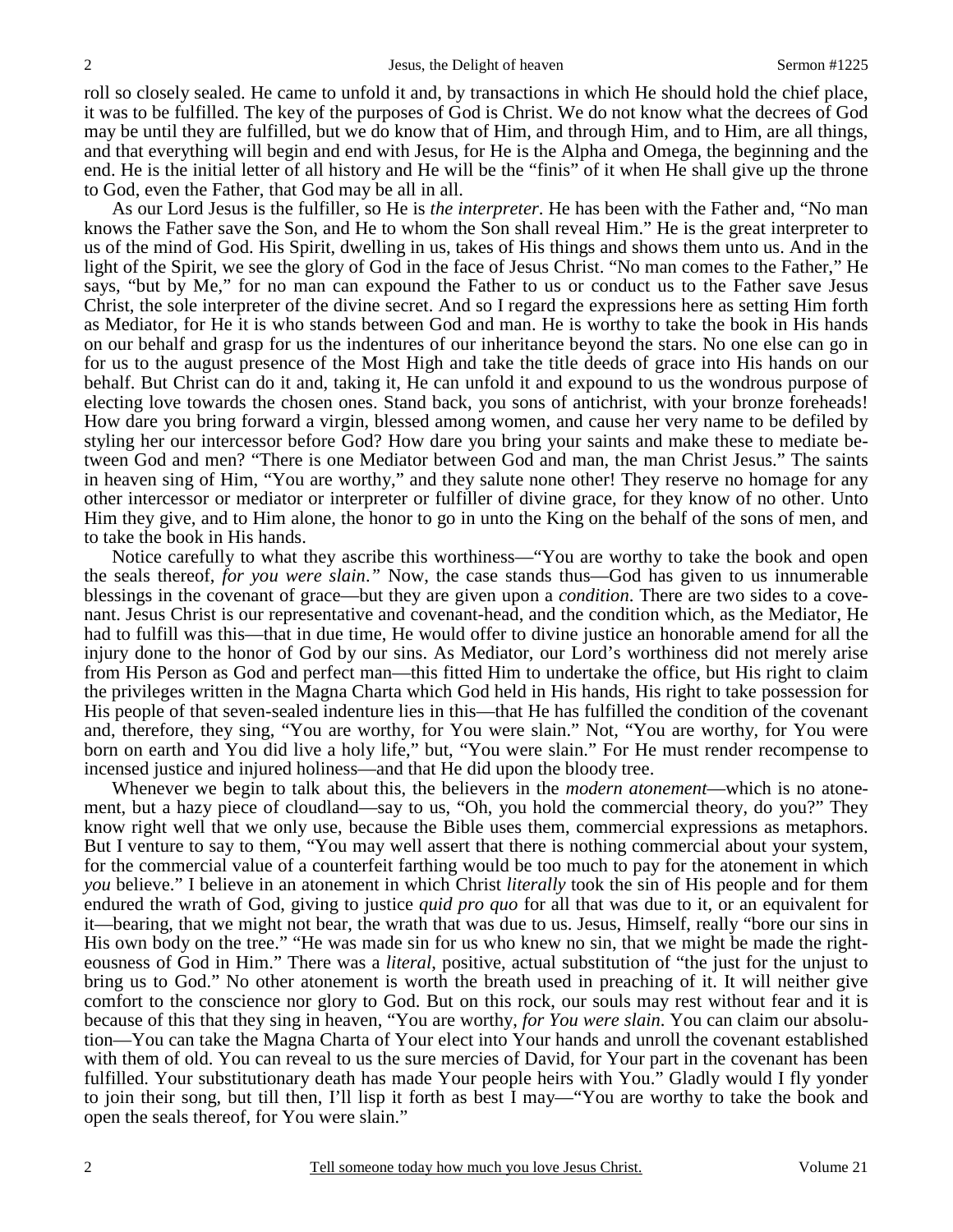**II.** Secondly, in heaven, they adore the Lord as their REDEEMER. "You were slain, *and have redeemed us to God by Your blood*.*"*

The metaphor of redemption, if I understand it, signifies this—a thing which is redeemed, in the strictest sense, belonged beforehand to the person who redeemed it. Under the Jewish law, lands were mortgaged as they are now. And when the money lent upon them, or the service due for them, was paid, the land was said to be redeemed. An inheritance first belonged to a person and then went away from him by stress of poverty. But if a certain price was paid, it came back. Now, "All souls are Mine" says the Lord, and the souls of men belong to God. The metaphor is used and, mark, these expressions are but *metaphors*. But the sense under them is no metaphor—it is fact. Our souls had come under mortgage, as it were, through the sin committed, so that God could not accept us without violating His justice until something had been done by which He, who is infinitely just, could freely distribute His grace to us. Now, Jesus Christ has taken the mortgage from God's inheritance. "The Lord's portion is His people." That portion was hampered till Jesus set it free. We were always God's, but we had fallen into slavery to sin. Jesus came to make recompense for our offenses, and thus, we return to where we were before, only with additional gifts which His grace bestows. In heaven, they say, "You have redeemed us." And they tell the price, "You have redeemed us to God *by Your blood*.*"* There lay the price—the sufferings and death of Jesus have set His people free from the slavery into which they were brought. They are redeemed and they are redeemed unto God. That is the point—they come back to God as lands come back to the owner when the mortgage is discharged. We come back to God, again, to whom we always and ever did belong, because Jesus has redeemed us unto God by His blood.

And please notice that the redemption they sing about in heaven is not *general* redemption. It is *particular* redemption. "You have redeemed *us* to God by Your blood *out of* every kindred, and tongue, and people, and nation." They do not speak of the redemption of every tongue, and people, and nation, but of a redemption *out of* every tongue, and people, and nation! I thank God I do not believe that I was redeemed in the same way that Judas was, and no more. If so, I shall go to hell as Judas did. General redemption is not worth anything to anybody, for of itself, it secures to no one a place in heaven—but the special redemption which does redeem, and redeems men *out of* the rest of mankind—is the redemption that is to be prayed for, and for which we shall praise God forever and ever. We are redeemed from among men. "Christ loved His church and gave Himself for it." "He is the Savior of all men"—let us never deny that—"but especially of them that *believe*." There is a wide, far-reaching sacrificial atonement which brings untold blessings to all mankind, but by that atonement a special divine object was aimed at, which will be carried out—and that object is the actual redemption of His own *elect* from the bondage of their sins—the price being the blood of Jesus Christ. Oh, brethren, may we have a share in this particular, efficient redemption, for this alone can bring us where they sing the new song!

This redemption is one which is personally realized. You have redeemed *us* to God. Redemption is sweet, but, "You have redeemed *us"* is sweeter still! If I can but believe He loved me, and gave Himself for *me*, that will tune my tongue to sing Jehovah's praise, for what did David say? "Oh, that men would praise the Lord for His goodness." He repeated that several times over, but it would never have been carried out unless he had said, "Let the redeemed of the Lord say so, whom He has redeemed out of the hand of the enemy." In vain, he called upon others—their tongues were dedicated to their pleasures! But the redeemed of the Lord are a fit choir to magnify His name.

The heart of what I have to say is this—in heaven, they praise Jesus Christ because He has redeemed them—my dear hearer, has He ever redeemed you? "Oh," says one, "I believe He has redeemed everybody!" But of what use is that? Do not the great mass of mankind sink to perdition? If you rest upon such a redemption, you rest upon what will not save you! He redeemed His own elect, or, in other words, He redeemed believers. "God so loved the world" is a text much cried up, but pray go on with it. How much did He love the world? "That He gave His only begotten Son *that whoever believes in Him*  should not perish."

*There* is the specialty of it—"Whoever believes in Him," and if you do *not* believe in Him, you have no part or lot in His redemption! You are slaves to sin and Satan, and so will you live and so will you die. But believing in the Lord Jesus, you have the marks of being specially and effectually redeemed by Him. And when you get to heaven, this will be your song—"You have redeemed us unto God by Your blood out of every kindred, and people, and tongue." Blessed be God for this! Some of all sorts are saved, some of all colors, ranks, nations, and ages are saved! Some of all conditions of education and morals, some of the poorest, and some of the richest are redeemed—so that when we all assemble in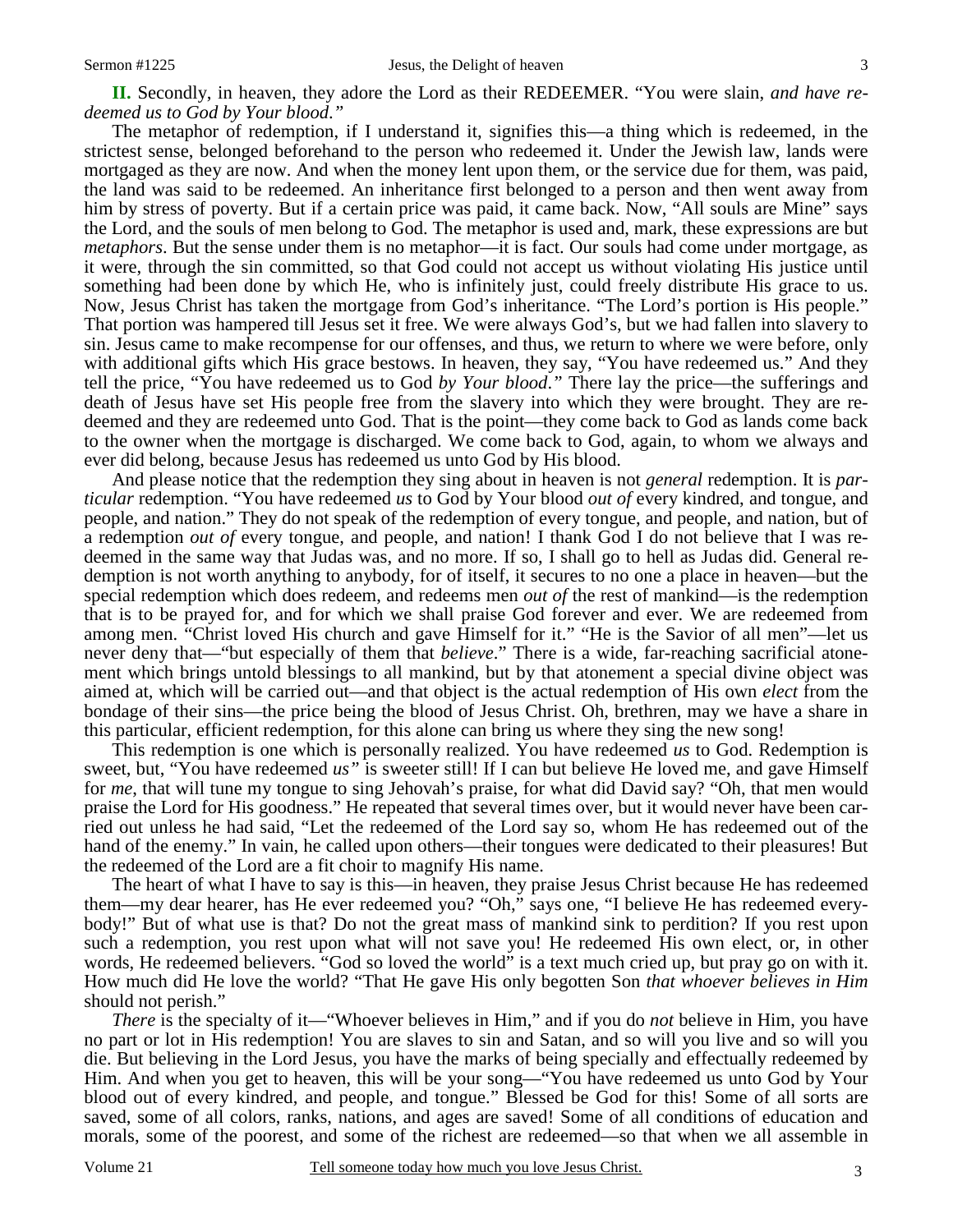heaven, though we make a motley throng on earth, we shall constitute a united choir, having all our voices tuned to this one note, "Worthy is the Lamb that was slain."

**III.** Thirdly, and briefly, in heaven, they praise Christ, not merely as Mediator and as Redeemer, but as the DONOR OF THEIR DIGNITIES. They are kings and they reign. We, too, are kings, but as yet we are not known or recognized, and often we, ourselves, forget our high descent. Up there, they are crowned monarchs, but they say, *"You have made us kings*.*"* They are priests, too, as we are now, every one of us. When a fellow comes forward in all sorts of curious garments and says he is a priest, the poorest child of God may say, "Stand away and don't interfere with my office—*I am a priest*—I know not what *you* may be. You surely must be a priest of Baal, for the only mention of the word *vestments* in Scripture is in connection with the temple of Baal." The priesthood belongs to all the saints! They sometimes call you laity, but the Holy Spirit says of all the saints, "You are God's *cleros"*—you are God's clergy. Every child of God is a clergyman or a clergywoman. There are no priestly distinctions known in Scripture. Away with them! Away with them forever! The Prayer-book says, "Then shall the *priest* say." What a pity that word was ever left there. The very word, "priest," has such a smell of the sulfur of Rome about it, that so long as it remains, the Church of England will give forth an ill savor. Call yourself a priest, sir? I wonder men are not ashamed to take the title, when I remember what priests have done in all ages—what priests connected with the church of Rome have done! I repeat what I have often said—I would sooner a man pointed at me in the street and called me a devil than called me a priest, for bad as the devil has been, he has hardly been able to match the crimes, cruelties, and villainies which have been transacted under the cover of a special priesthood. From that, may we be delivered! But the priesthood of God's saints, the priesthood of holiness, which offers prayer and praise unto God—*this* they have in heaven, and they say of it, *"You have made us priest*s.*"* What the saints are, and what they are to be, they ascribe to Jesus. They have no glory but what they received from Him, and they know it, and are perpetually confessing it.

Let our hearts sing with the redeemed—"All *for* Jesus, for all is *from* Jesus! All for Jesus, for Jesus has given us all we have." Let us begin that music here.

**IV.** Once again. They in heaven adore the Savior as DIVINE.

I am not straining the words of my text at all, but keeping the whole passage before me. If you read the two chapters, you will find that, while they sing to God, "You are worthy, O Lord, to receive honor and glory and power," they sing to the Lamb, "Worthy is the Lamb that was slain, to receive power and riches and wisdom." The ascriptions which are given to the Creator are also offered to the Lamb, and He is represented as sitting on the same throne. Mark carefully that the adoration which they give to Him, He does not resent. When John fell down to worship one of the angels, he received an earnest protest, "See you do it not." Now, if the worship given to Christ had been wrong, the thrice holy Savior would have exclaimed most earnestly, "See you do it not." But He intimates no objection to the worship, although it is freely rendered by all the intelligent beings before the throne. Depend upon it, my hearer, you will never go to heaven unless you are prepared to worship Jesus Christ as God. They are all doing it there—you will have to come to it—and if you entertain the notion that He is a mere *man,* or that He is anything *less* than God, I am afraid you will have to begin at the beginning and learn what true religion means. You have a poor foundation to rest upon. I could not trust my soul with a mere man, or believe in an atonement made by a mere man! I must see God Himself putting His hands to so gigantic a work. I cannot imagine a mere man being thus praised as the Lamb is praised. Jesus is, "God over all, blessed forever."

When we ever speak at all severely of Socinians and Unitarians, you must not be surprised at it, because if we are right, they are blasphemers! And if they are right, we are idolaters—there is no choice between the two. We never could agree and never shall while the world stands. We preach Christ, the Son of God, as very God of very God, and if they reject Him, it is not for us to pretend that it makes no difference, when, in fact, it makes all the difference in the world! We would not wish them to say more than they believe to be true, and they must not expect us to say less than we believe to be true. If Jesus is God, they must believe it, and must worship Him as such, or else they cannot participate in the salvation which He has provided. I love the Deity of Christ! I preach His humanity with all my might, and I rejoice that He is the Son of Man, but oh, He must be the Son of God, too, or there is no peace for me—

> *"Till God in human flesh I see, My thoughts no comfort find. The holy, just, and sacred Three*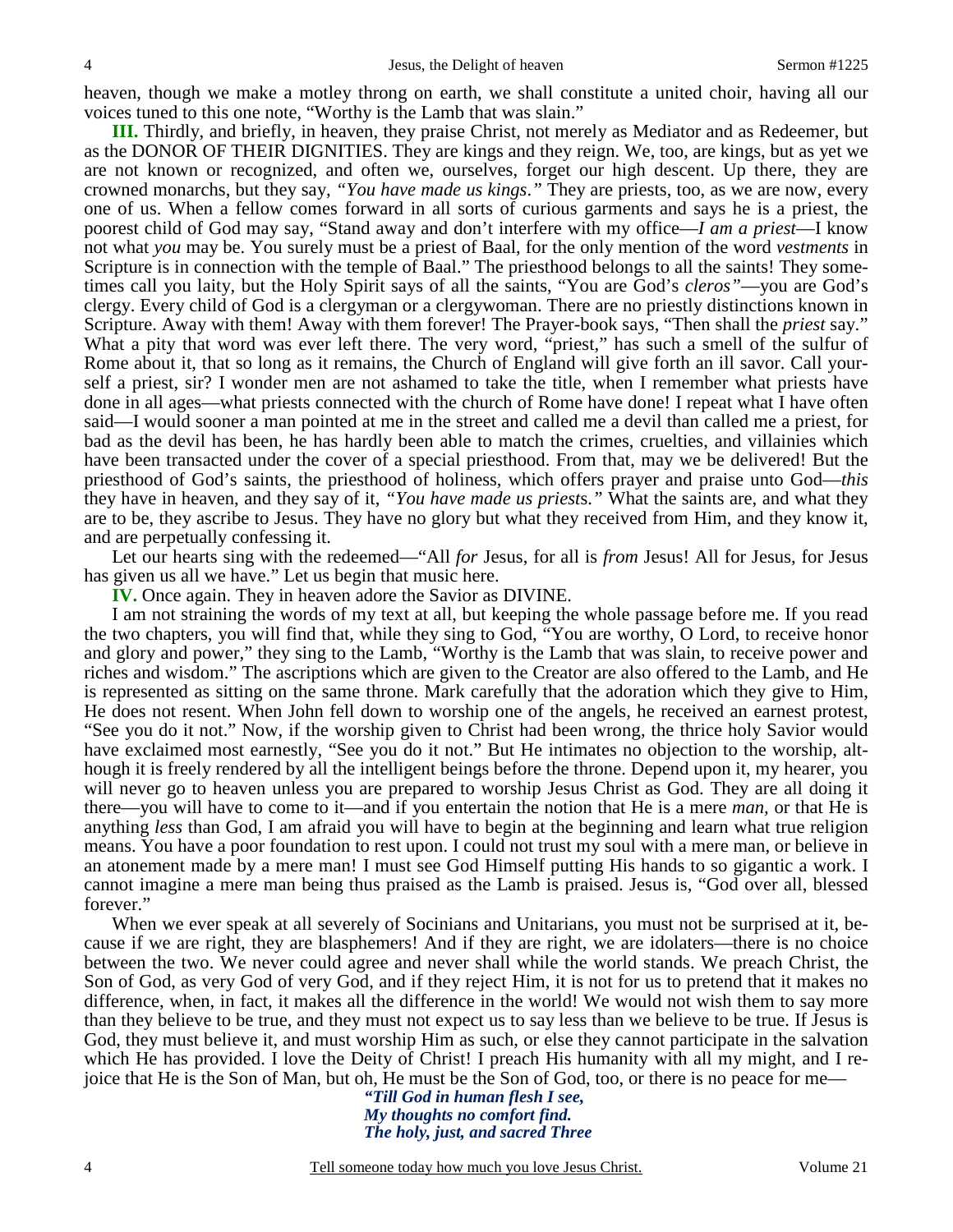*Are terrors to my mind. But if Emmanuel's face appears, My hope, my joy begins: His name forbids my slavish fear; His grace removes my sins."*

Now, I have almost done, only this is the outcome of the subject. You see the opinion they have of Jesus in heaven. My dear friends, are you of the same mind with them? You will never go there till you are! There are no sects in heaven—no two parties. They all hold the same views about Jesus. Let me ask you, then, are you of the same persuasion as the glorified saints? They praise Jesus *for what He has done*. It is very wonderful to my mind that when they are adoring the Savior they seem to strike that one key—they praise Him for what He has done—and they praise Him for what He has done for *them*. They might have praised Him for what He *is,* but in the text they do not. Now, this reason which has such say in heaven is the very same which moves us here—"We love Him because He first loved us," and as if to show that this kind of love is not an inferior love, the love of gratitude seems to be the very sum and substance of the love of heaven—"You were slain, and have redeemed us." Can you praise Him for redeeming you?

Dear hearer, you have heard about Jesus hundreds of times. Has He saved *you*? You know there is a fountain filled with blood which cleanses from all sin—has it cleansed *you*? You know He has woven a robe of righteousness which covers His people from head to foot—has He covered *you* with it? You will never praise Him till that is the case—and you cannot go to heaven till you are ready for His praise. "Well, but I go to my place of worship." So you may. But *that* will not save you till you get a personal hold on Christ for yourself. "My mother and father were godly people." I am glad they were. I hope they won't have an ungodly son. You must have a *personal* religion—something done by Jesus Christ *for you*. Young woman over yonder, has Jesus Christ redeemed you from among the mass of the people? Has He brought you out from your sins and separated *you* to Himself? Have you had the blood applied to *your* soul—the precious blood of sprinkling which speaks peace in the conscience? Time is flying and you have been hearers month after month—will it always be so? Will you never cry unto God, "Lord, let me know Your redemption! Let me have a share in the precious blood! Let me be washed from my sins"? Remember, you must be able to praise Him for what He has done *for you,* or else you are not of the opinion of those in heaven and into heaven you cannot go!

It is clear from the song I have been reading that, in heaven, Christ is everybody and everything. Is Christ so with you? It is a solemn question to put to persons. Is Christ first and last and middle with you, top and bottom, foundation and pinnacle, all in all? He knows not Christ who does not know that Christ is all in all! Christ and company will never do. Christ is the sole Savior, the sole Trust, the one Prophet, Priest and King to all who accept Him. Is He everything to *you?* Ah, there are some who *think* they love Christ! They *think* they trust Christ! But if He were to come to their house, He would have a seat at the far end of the table if they treated Him as they treat Him now. They give Him *part* of the Sabbath—they were loafing about all the morning, they were only able to get here this evening—and even now, they have not come to worship, but only out of curiosity. A chapter in the Bible—how long is it, young man, since you read one? Private prayer—ah, I must not go into *that!* It is such a sorry story that you would have to tell. If anybody said to you, "You are not a Christian," you would be offended. Well, I will say it, and you may be offended if you like, but remember you *should* be offended with *yourself* rather than with me. If you offend my Lord, I am not at all afraid of your being offended with His servant, and therefore I tell you, if Christ is anything short of Lord and King in your soul, Christ and you are wide apart! He must be in the front rank, Lord High Admiral upon the sea, and Commander-in-Chief on the land. He is not going to be a petty officer, to come in at your odd times to be a lackey to you! You must take Him to be Head, Lord, and Master. Is it so with you? If not, you differ from those in heaven, for He is all in all to them!

Once more. Can you join with the words of our text and say, "He is worthy, He is worthy"? I hope there are many here who, if they for a moment heard that full burst of song, "He is worthy," would join it very heartily, and say, "Yes, He is worthy." I seemed, tonight when I was praying, as if I could hear them sing, "He is worthy," and I could hardly restrain myself from shouting, "Well sing you so, you spirits before the throne! He is worthy!" If we were to loose our silence for a moment, and break the decorum which we have observed through the sermon, and with one unanimous shout cry, "Yes, He is worthy," I think it would be a fit thing to do! Jesus is worthy of my life, worthy of my love, worthy of